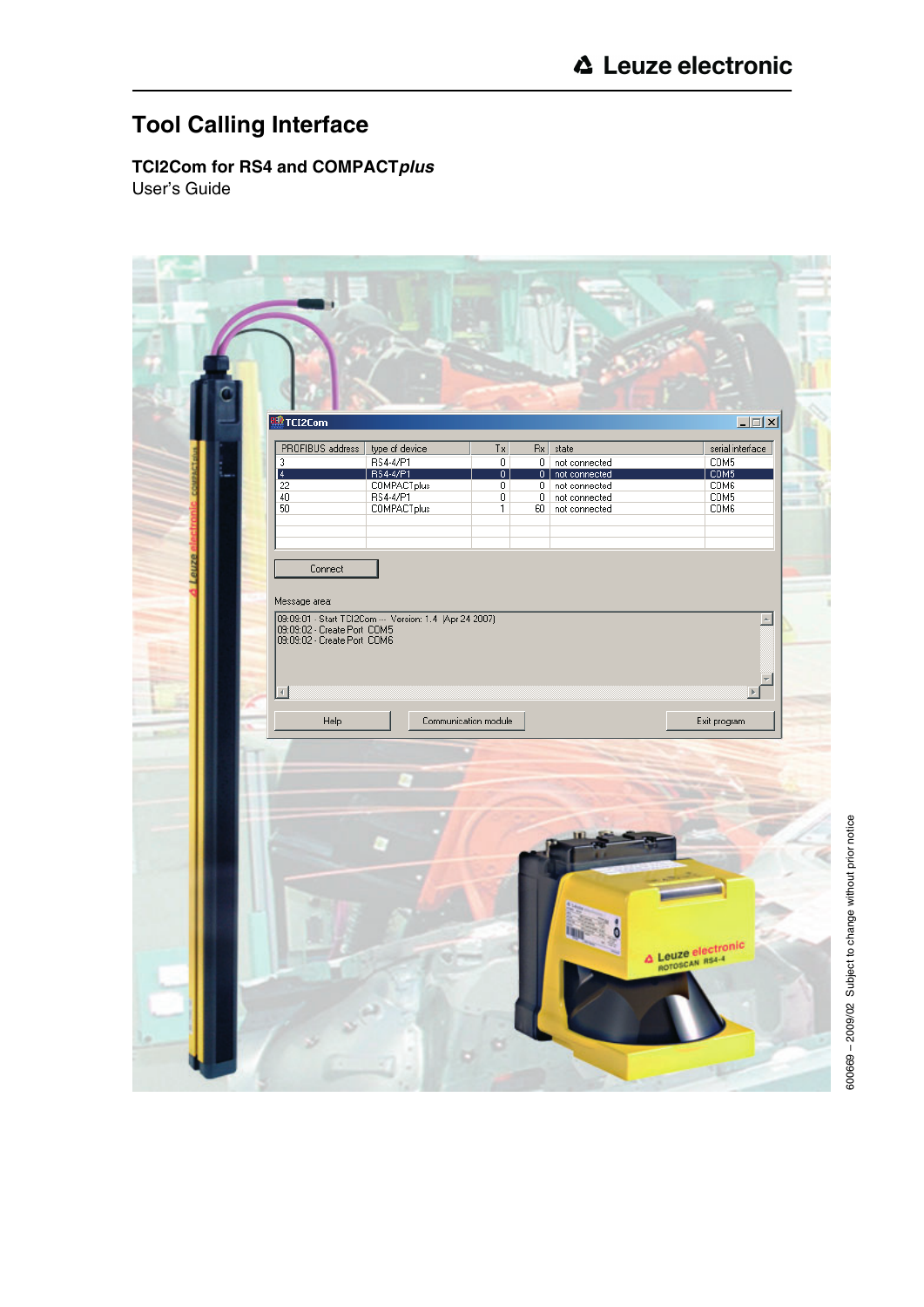# **About the User's Guide**

The User's Guide contains information on the use and application of TCI2Com.

All the information contained in the User's Guide, in particular the safety notes, must be carefully observed.

Safety and warning notes are identified by the symbol  $\bigwedge$ .

Notes on important information are identified by the symbol  $\textcircled{1}$ .

Leuze electronic GmbH + Co. KG does not accept any liability for damage caused by improper use of its equipment. Knowledge of these instructions is an element of the knowledge required for proper use.

© Reprints and reproduction, in whole or in part, are permitted only with the explicit permission of

Leuze electronic GmbH + Co. KG Liebigstrasse 4 82256 Fuerstenfeldbruck / Germany Phone +49 8141 5350-0 Telefax +49 8141 5350-190 info@leuze.de www.leuze.com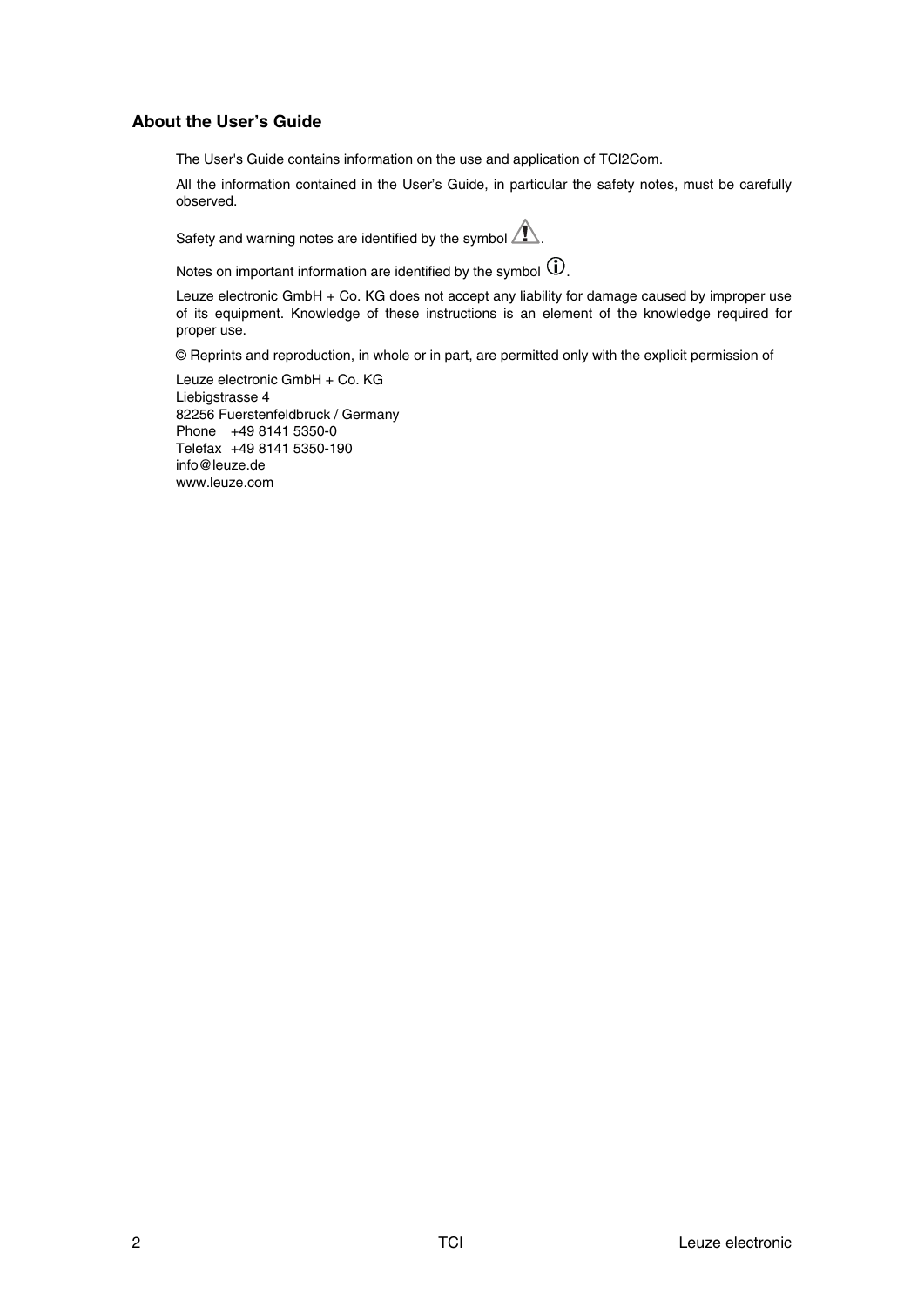# **Contents**

| $\mathbf 1$ |                  |       |  |  |  |  |  |
|-------------|------------------|-------|--|--|--|--|--|
|             | 1.1              |       |  |  |  |  |  |
|             | 1.2 <sub>1</sub> |       |  |  |  |  |  |
|             |                  |       |  |  |  |  |  |
|             | 2.1              |       |  |  |  |  |  |
|             | 2.2              |       |  |  |  |  |  |
|             |                  |       |  |  |  |  |  |
|             | 3.1              |       |  |  |  |  |  |
|             | 3.2              |       |  |  |  |  |  |
|             |                  |       |  |  |  |  |  |
|             | 4.1              |       |  |  |  |  |  |
|             |                  |       |  |  |  |  |  |
|             |                  | 4.1.2 |  |  |  |  |  |
|             |                  | 4.1.3 |  |  |  |  |  |
|             |                  | 4.1.4 |  |  |  |  |  |
|             | 4.2              |       |  |  |  |  |  |
|             | 4.3              |       |  |  |  |  |  |
| 5           |                  |       |  |  |  |  |  |
|             | 5.1              |       |  |  |  |  |  |
|             | 5.2              |       |  |  |  |  |  |
|             | 5.3              |       |  |  |  |  |  |
|             | 5.4              |       |  |  |  |  |  |
|             | 5.5              |       |  |  |  |  |  |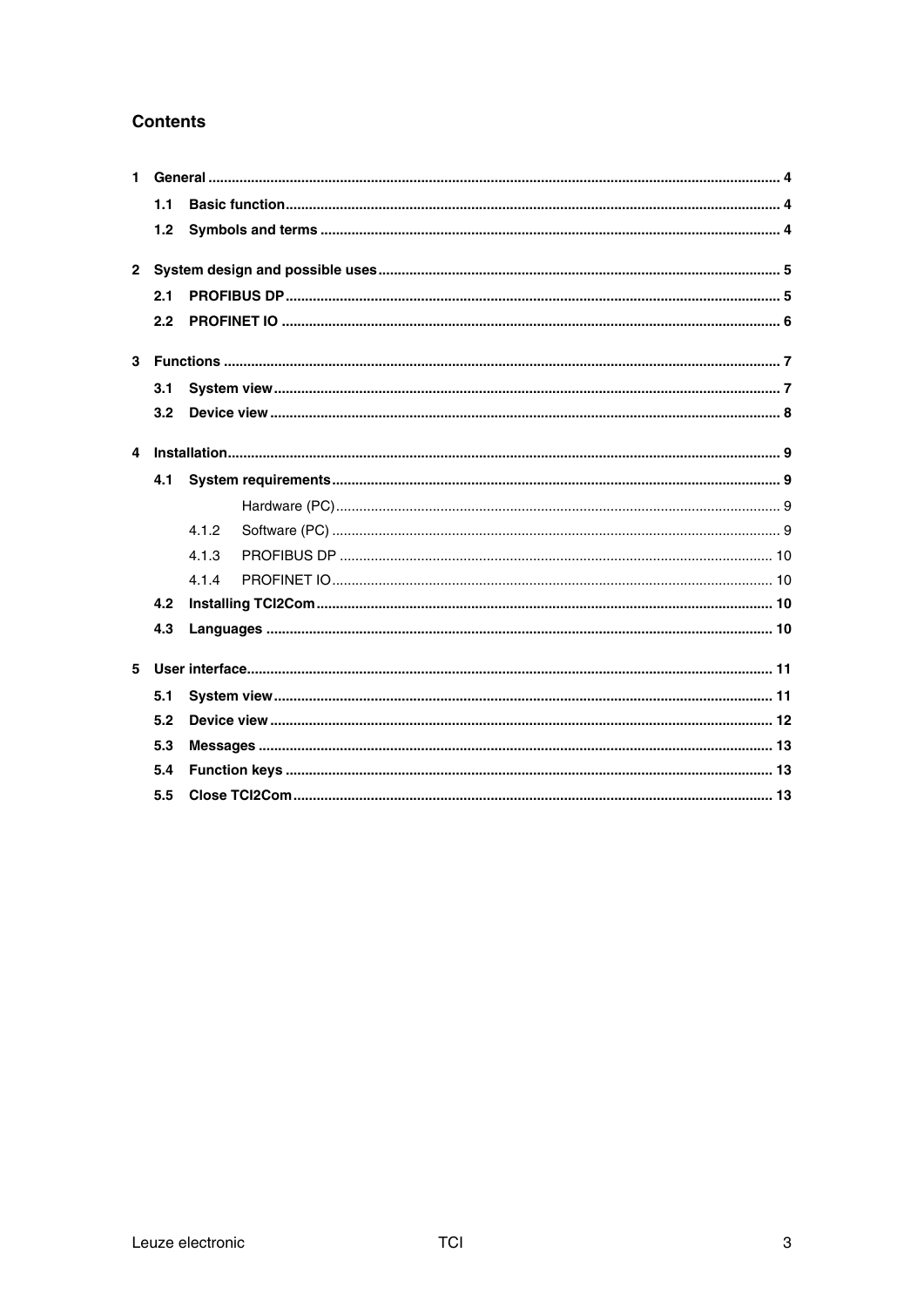# **1 General**

## **1.1 Basic function**

The TCI2Com software interface enables communication via PROFIBUS DP or PROFINET IO between,

- a TCI-enabled engineering system that can call device tools via the respective device tool
- and the device on the PROFIBUS selected in the engineering system

or directly between

- the RS4soft configuration and diagnostics software for RS4 Safety Laser Scanners running on a PC or SafetyLab parametering and diagnostics software for COMPACT*plus*
- *plus*

#### **1.2 Symbols and terms**

Symbols used:

| Warning sign. This symbol indicates possible dangers.<br>Please pay especially close attention to these instructions! |
|-----------------------------------------------------------------------------------------------------------------------|
| Sign indicating important information.                                                                                |

Tabelle 1.2-1 Symbols

Terms used:

| Decentralized Periphery. Communication protocol for PROFIBUS in                  |
|----------------------------------------------------------------------------------|
| accordance with EN50170, Volume 2.                                               |
| Extension of DP for connection control and administration of read and write jobs |
| of an acyclic master.                                                            |
| PROFIBUS participant with master function with PROFIBUS DP for                   |
| administering the user data traffic with the PROFIBUS DP slaves assigned to it.  |
| PROFIBUS participant with slave function with PROFIBUS DP.                       |
| SIMATIC programming device.                                                      |
| User interface with direct access via a PROFIBUS DP plug-in card on a device     |
| connected to PROFIBUS via its bus address.                                       |
| Generic term for the RS4soft and SafetyLab software packages.                    |
| PROFIBUS User Organization.                                                      |
| Configuration and diagnostics software for Safety Laser Scanners.                |
| Parametering and diagnostics software for Safety Light Curtains and Multiple     |
| Light Beam Safety Devices.                                                       |
| User interface with indirect access to a device from an engineering system via   |
| its communication server.                                                        |
| Tool Calling Interface. Calling interface between an engineering system and a    |
| device software (device tool) defined by the PNO.                                |
|                                                                                  |

Tabelle 1.2-2 Terms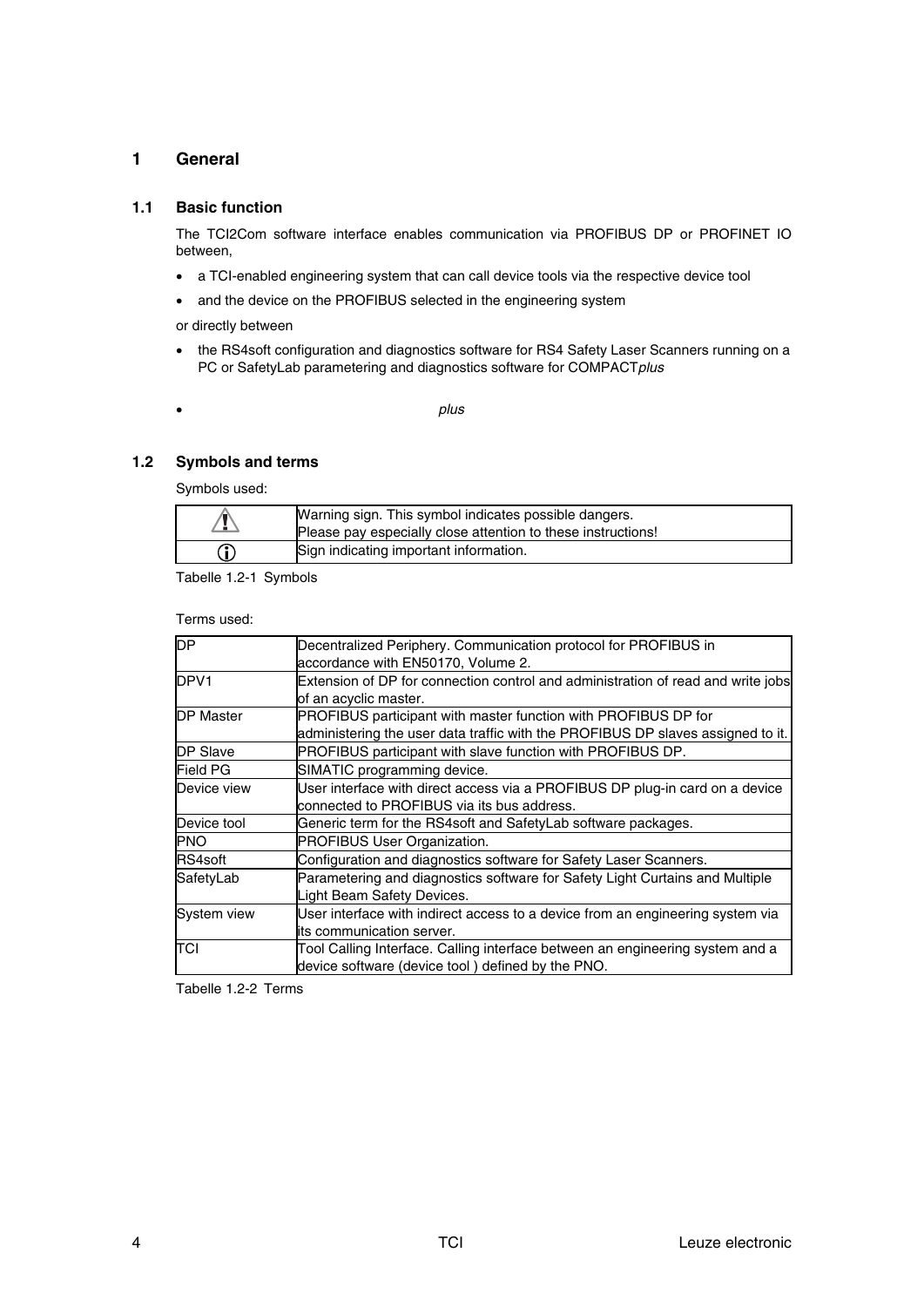# **2 System design and possible uses**

TCI2Com is a software that serves as a link between a device tool, such as SafetyLab or RS4soft, and another software component, e.g. an engineering system such as STEP7 from version V5.4. For the communication with the device tools, TCI2Com generates a virtual COM port, so that, from the device tool's point of view, for the most part it behaves identical to a physical COM port connection via RS232. Via TCI2Com you perform diagnostics and parameter the devices that are connected to PROFIBUS DP, directly via the bus. It is therefore very easy and convenient to communicate with devices that are installed at hard to access points.

# **2.1 PROFIBUS DP**

In addition to the connection via an engineering system, TCI2Com also supports the direct access to a PROFIBUS DP plug-in card without engineering system. The driver required for this must already be installed before the TCI2Com installation. The operation on PROFIBUS DP is therefore possible in two ways:

- **System view** The corresponding device tool is started via the context menu directly from the engineering system. As an own control interface for TCI2Com is not necessary, TCI2Com is started with minimized window.
- **Device view** An engineering system is not necessary as TCI2Com is started with its own window. The device tools of the safety sensors operated on this PROFIBUS DP are called from this window.



Abb 2.1-1 TCI2Com in device and system view on PROFIBUS DP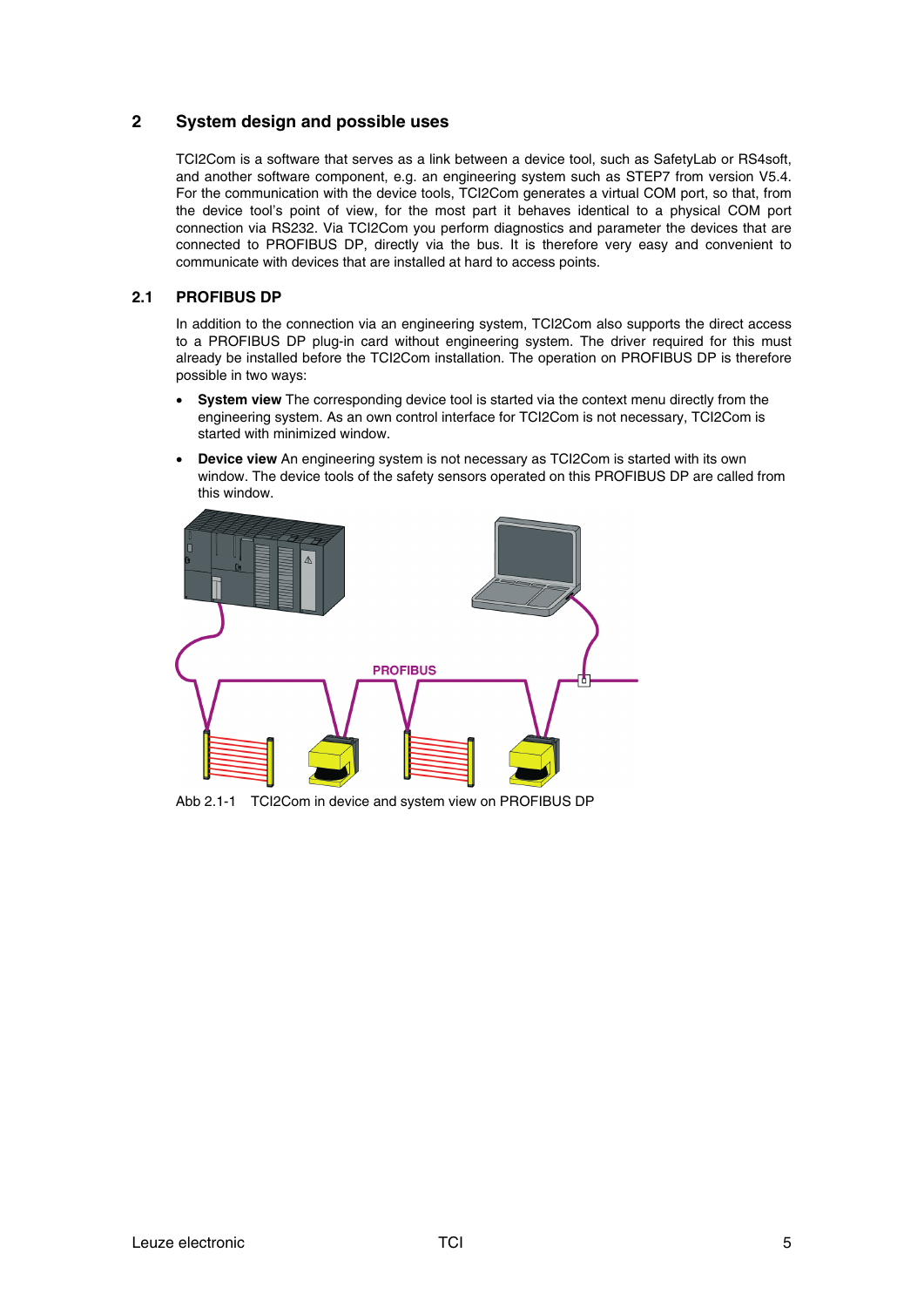# **2.2 PROFINET IO**

The access to PROFINET IO is only possible via an engineering system with TCI interface, such as STEP7 from version V5.4. Only the **system view** is supported for PROFINET IO. Access is possible to devices that are connected to a lower-level PROFIBUS DP if the CPU used supports the "Data record gateway" function and therefore supports the routing from PROFINET to PROFIBUS.



Abb 2.2-1 TCI2Com in PROFINET IO system view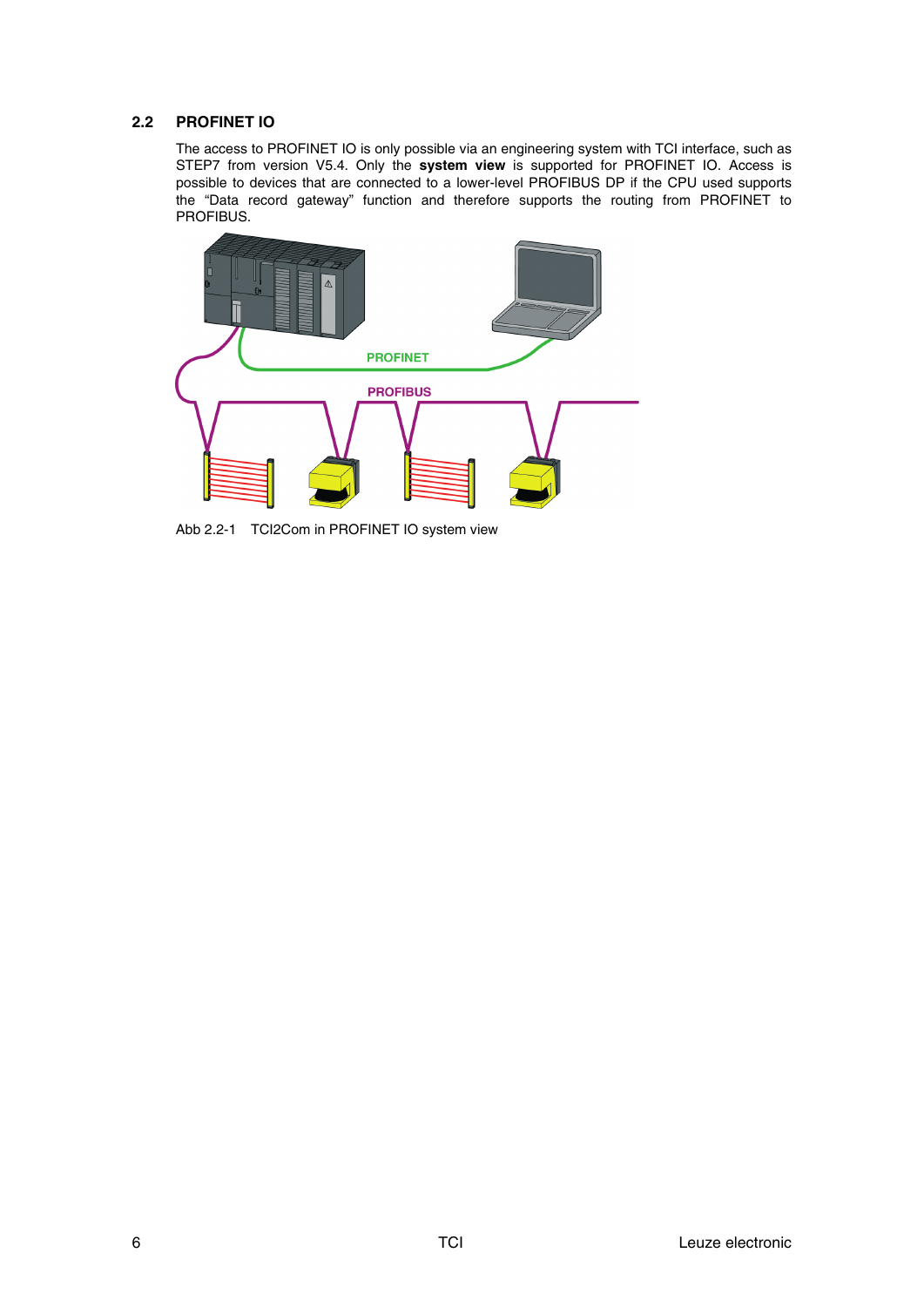# **3 Functions**

TCI2Com's main function is to establish a transparent communication connection between two independent software modules.

On the one hand this is,

- an engineering system with TCI support such as STEP7 from version V5.4 or
- a communication driver for the direct access to PROFIBUS DP via a PROFIBUS plug-in card,

and on the other hand,

- the RS4soft configuration and diagnostics software for RS4/PROFIsafe Safety Laser Scanners and
- the SafetyLab parametering and diagnostics software for COMPACT*plus*/PROFIsafe Safety Light Curtains and Multiple Light Beam Safety Devices.

After a communication connection has been set up, TCI2Com monitors the data traffic and displays the number of telegrams sent/received to/from the engineering system or PROFIBUS as alive signal per device. As the communication is performed via PROFIBUS DP and, if required, additionally via PROFINET, a slight communication delay can occur compared with a direct serial connection, depending on the bus load. A quantitative conclusion in this respect cannot be provided because of the different PROFIBUS baud rates and the load on the network, which depends on the system.

#### **3.1 System view**

A TCI-enabled engineering system such as STEP7 displays the hardware configuration of the automation system in its HW Config program section. The optical safety sensors connected to the PROFIBUS as bus slave are identified here by their icon defined via the GSD. TCI2Com is started via the context menu of the device icons, which in turn calls the device tool that is suitable for the sensor and is subsequently minimized in the task bar. The communication server (CS) for PROFIBUS DP and PROFINET IO provided by the engineering system is used for the communication with the device, so that the operator doesn't have to worry about the administration of the communication with the devices in either the device tool or in TCI2Com, e.g. addressing and routing, but rather simply uses the infrastructure provided by the engineering system.



Abb 3.1-2 TCI2Com operating principle system view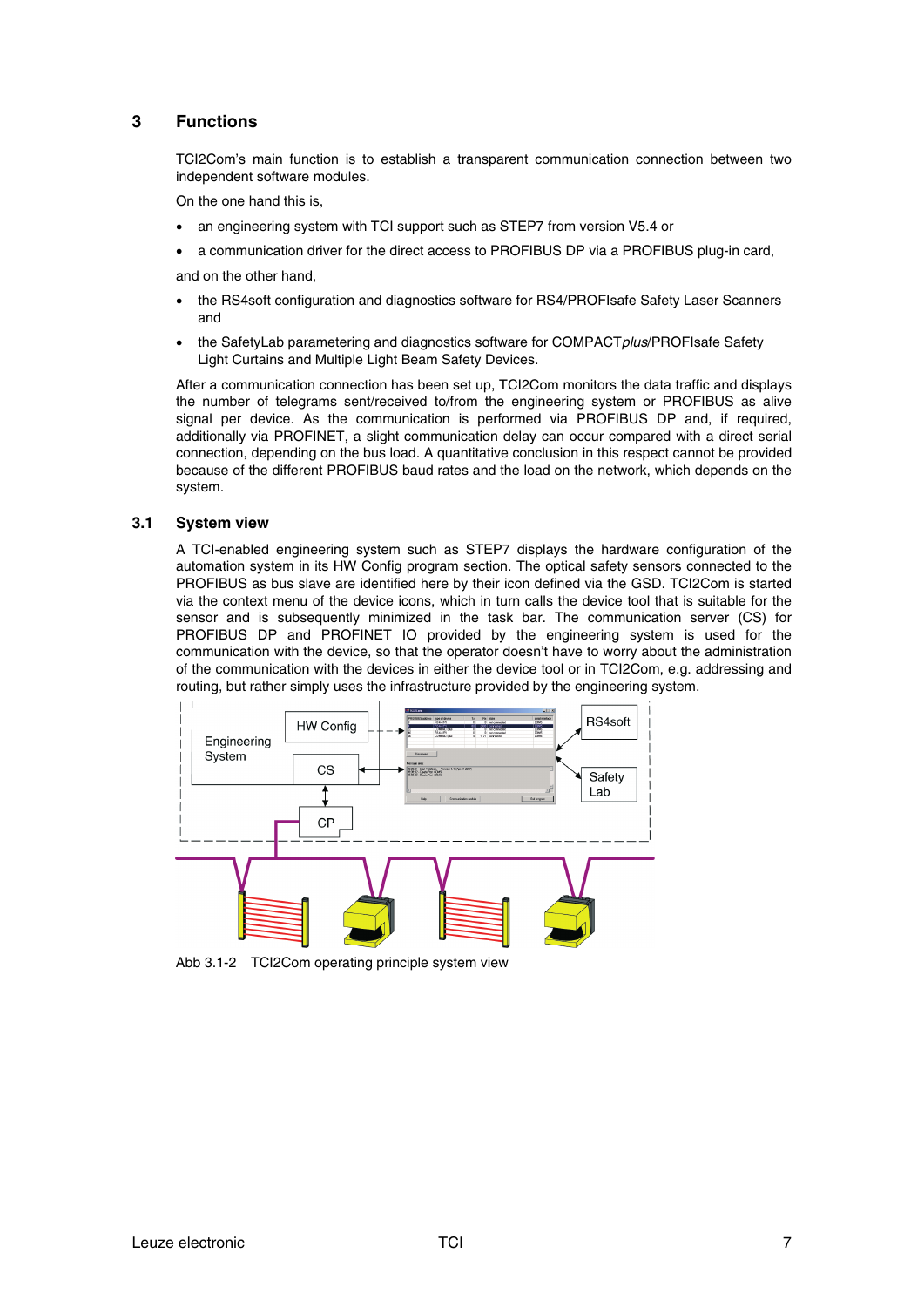#### **3.2 Device view**

In the standalone mode TCI2Com provides the option of a direct connection without engineering system to the safety sensors connected to PROFIBUS DP. An engineering system communication server therefore cannot be used here, but the access to the bus via a communication card in the PC and its communication driver is provided instead. Access from any connection point on PROFIBUS DP to every Laser Scanner and every Light Curtain on the bus is consequently possible. Both, the sensor and the device tool, react here in the same way as with access via a serial interface. The TCI2Com software interface works on the PROFIBUS as class 2 master and makes acyclic requests for the necessary data from the device.



Abb 3.2-1 TCI2Com operating principle device view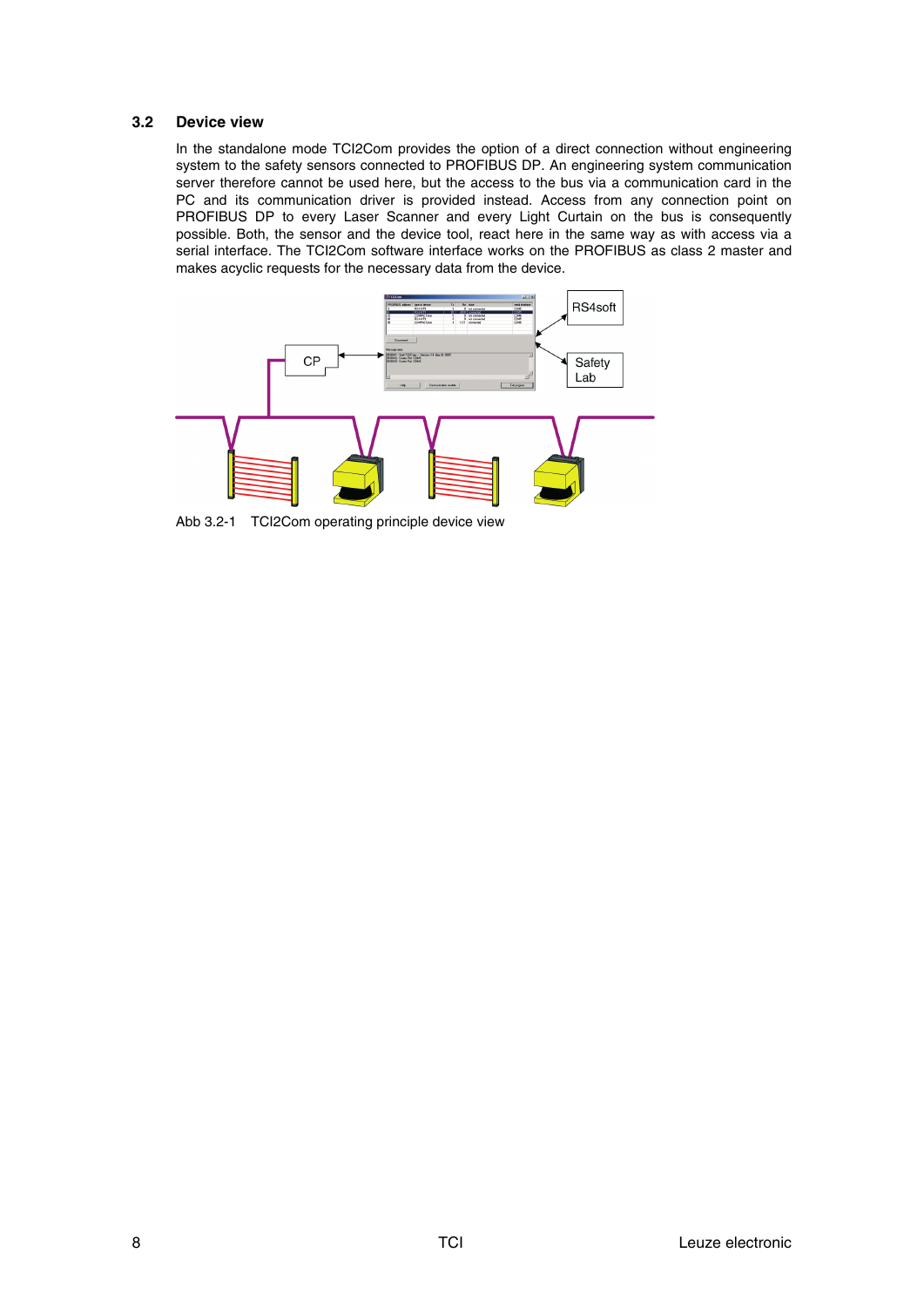## **4 Installation**

#### **4.1 System requirements**

#### **4.1.1 Hardware (PC)**

TCI2Com can be installed on all PCs with:

- Pentium® class Intel® processor (and compatible models).
- At least 64 MB random access memory (RAM).
- CD drive and hard disk with at least 5 MB free memory.

If TCI2Com is to be operated in the device view the PC requires a **compatible PROFIBUS DP extension card**. The SIMATIC NET® software associated with this must be installed separately. This software is generally supplied with the extension card, or is already pre-installed on a field PG. The SIMATIC NET access path must be set so that TCI2Com finds the access to the SIMATIC NET module. The access point of the application **CP\_L2\_1** to **CP\_L2\_4** of the interface module installed in the computer must be assigned for this in the "Set PG/PC Interface" dialog box of the SIMATIC NET programming interface.

| PG/PC-Schnittstelle einstellen                                                     |               |  |  |  |  |  |
|------------------------------------------------------------------------------------|---------------|--|--|--|--|--|
| Zugriffsweg                                                                        |               |  |  |  |  |  |
| Zugangspunkt der Applikation:                                                      |               |  |  |  |  |  |
| CP_L2_1: -> CP5512(PROFIBUS)                                                       |               |  |  |  |  |  |
| (für SIMATIC NET)                                                                  |               |  |  |  |  |  |
| Benutzte Schnittstellenparametrierung:                                             |               |  |  |  |  |  |
| CP5512(PROFIBUS)                                                                   | Eigenschaften |  |  |  |  |  |
| UHCP5512(Auto)                                                                     | Diagnose      |  |  |  |  |  |
| 图 CP5512(FWL)                                                                      | Kopieren      |  |  |  |  |  |
| 图 CP5512(MPI)<br>LECP5512(PROFIBUS)                                                |               |  |  |  |  |  |
| ۷Ī<br>m                                                                            | Löschen       |  |  |  |  |  |
| (Parametrierung Ihres<br>Kommunikationsprozessors CP5512 für ein<br>PROFIBUS-Netz) |               |  |  |  |  |  |
| Schnittstellen                                                                     |               |  |  |  |  |  |
| Hinzufügen/Entfernen:<br>Auswählen i                                               |               |  |  |  |  |  |
| 0K<br>Abbrechen<br>Hilfe                                                           |               |  |  |  |  |  |

Abb 4.1-1 TCI2Com operating principle device view

#### **4.1.2 Software (PC)**

The following operating systems are supported:

- Microsoft Windows 2000 ®
- Microsoft Windows XP ®.

Restrictions can occur with the SIMATIC NET® modules used in the device view. An entry is generated in the Windows start menu of the device tools, RS4soft and SafetyLab, when TCI2Com is installed, with which this software interface can be started.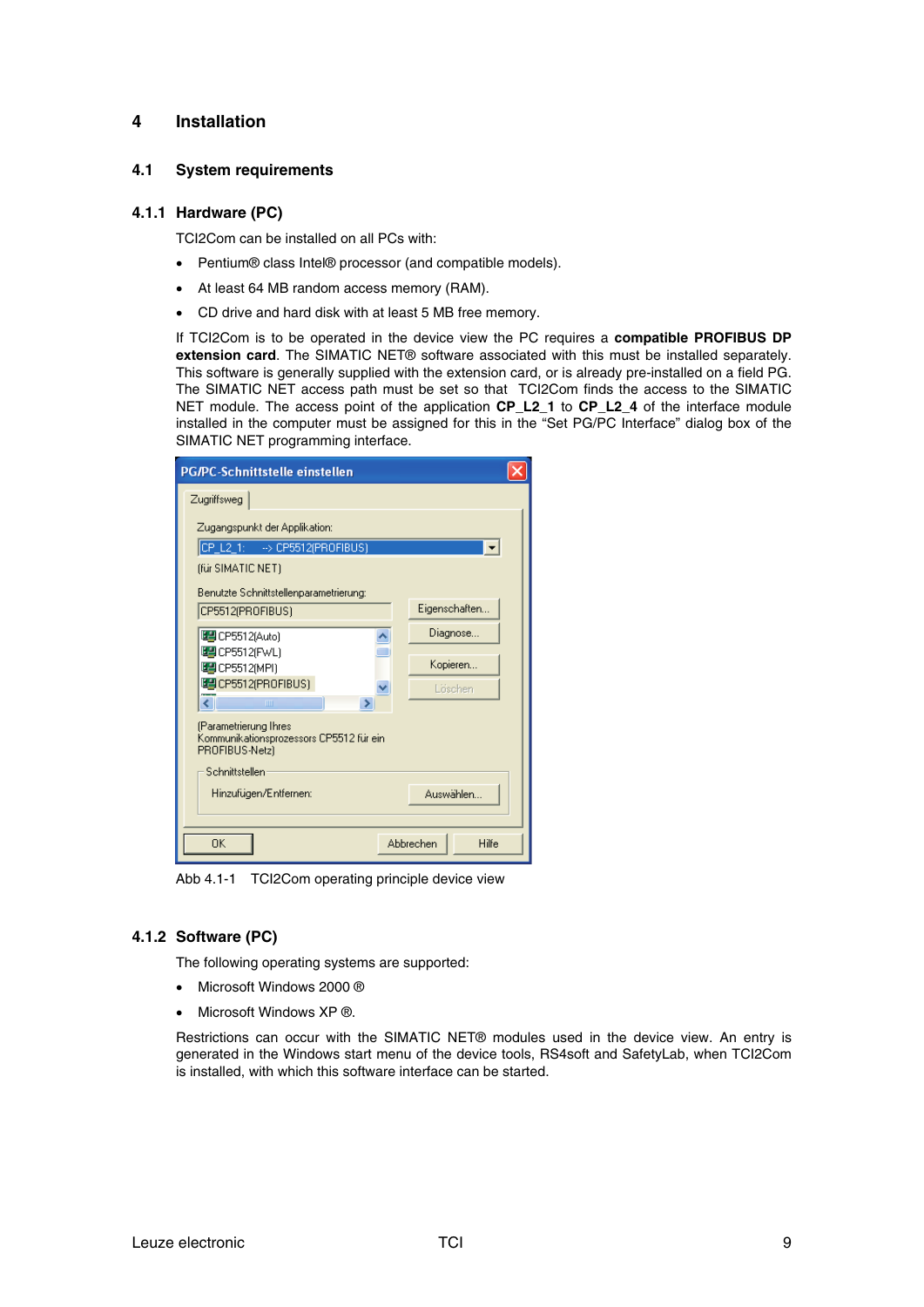## **4.1.3 PROFIBUS DP**

The pre-installed and used SIMATIC NET DPC2® programming interface supports the SIMATIC NET® modules CP5511, CP5512, CP5611, CP5611 A2, CP5613, CP5614 and integrated CP5611 modules. The direct access to this interface is only necessary with operation in the device view.

 $\bigcirc$ The cyclic PROFIsafe data traffic must run properly or be switched off (because, for example, no class 1 master CPU is connected to PROFIBUS) so that the acyclic data transmission to RS4/PROFIsafe can be set up.

# **4.1.4 PROFINET IO**

If TCI2Com is operated in the system view, access is also possible via PROFINET, if the installed communication server of the engineering system supports this. If a routing is performed beyond the network boundaries the hardware (CPU, CP, etc) must support "Data record gateway".

## **4.2 Installing TCI2Com**

Insert the CD ROM with RS4soft or SafetyLab into the corresponding drive. Please install the device tools RS4soft and SafetyLab first (if this hasn't already been done). Then start "Setup.exe" in the ..\TCI2Com sub-directory and follow the installation instructions. Administration rights on the PC are necessary for the installation! After the PC has been rebooted the installation is complete and the program can be started.

## **4.3 Languages**

TCI2Com supports German and English.

#### **Languages – System view**

When TCI2Com is called up the engineering system transfers a language ID in accordance with ISO 639-1. This determines the language TCI2Com is started in. If TCI2Com does not support this language, the program is started by default in English. As TCI2Com only supports English and German, it is only started in German with the German STEP7, otherwise it is started in English.

#### **Languages – Device view**

The language that TCI2Com is started in depends on the selected language in the RS4soft and SafetyLab device tools in this order. If German is selected in RS4soft, then the TCI2Com user interface also appears in German. With all other language settings TCI2Com is started with the English interface. If RS4soft is not installed, then this query is made with SafetyLab.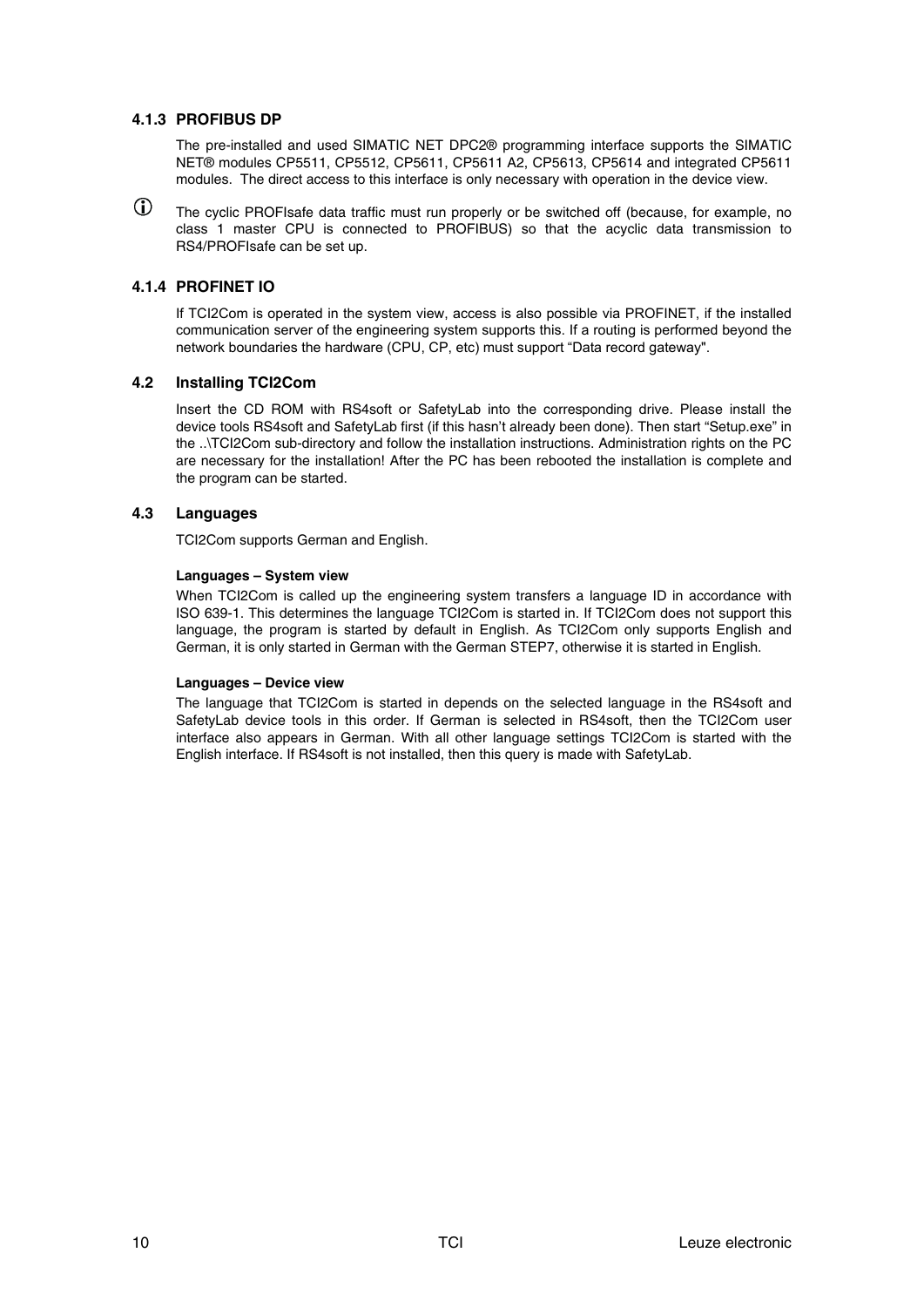# **5 User interface**

On starting TCI2Com determines which COM interface >= COM5 is not yet available on the computer. The next two possible interfaces are then used automatically for the virtual serial interfaces to RS4soft and SafetyLab.

Only one connection to an RS4 Safety Laser Scanner and to a COMPACT*plus* Light Curtain or Multiple Light Beam Safety Device is possible at any time.

When TCI2Com is closed the generated virtual interfaces are removed again.

An on-site check of the values set on the safety application is also absolutely necessary when setting parameters in the safety devices via PROFIBUS, or PROFINET.

#### **5.1 System view**

Calling the corresponding device tools in the system view is performed from an engineering system with tool calling interface (TCI). In STEP 7 HW Konfig the call up is made via the context menu of the device, which has already been provided with the required parameters with the program start. Connection of the RS4/PROFIsafe and COMPACT*plus*/PROFIsafe field devices is performed with the help of the communication server (CS), which is provided by the engineering system. With this standardized communication interface TCI2Com can set up acyclic connections with the field devices via PROFIBUS or PROFINET. The TCI2Com user interface is not visible by default as it is not required for the device selection, and therefore is minimized with the device tool start. After clicking the corresponding button in the task bar the user interface is shown as in the device view.



Abb 5.1-1 System view - Device tool via context menu

 $\bigcirc$ In the SIMATIC Manager the communication interface must be set to PROFIBUS/PROFINET if routing is not supported by the CPU. PC and PG must then be connected directly to PROFIBUS.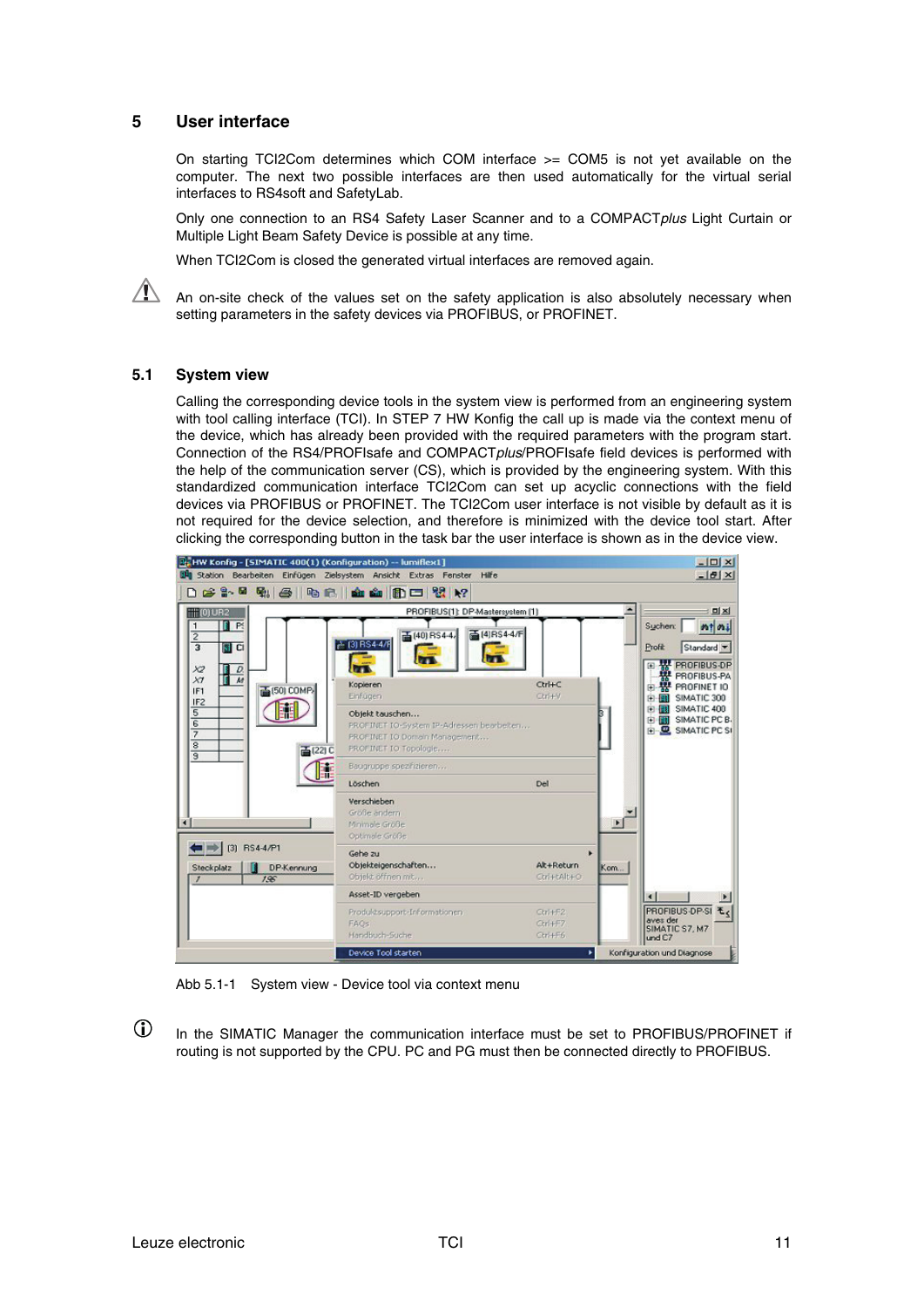#### **Close TCI2Com**

If TCI2Com was started from the engineering system, then it is closed in the minimized status automatically after approx. 1 minute if there is no active connection between a device tool and the communication server of the engineering system. This is the case when neither RS4soft nor SafetyLab are running, i.e. when both device tools have been closed by the user.

The program can also be closed after maximizing the window by clicking on the **Close** button. If a device tool is still open and therefore the virtual serial interface used is still occupied, then the connection is interrupted and the device tool is closed.

#### **5.2 Device view**

With direct TCI2Com start its user interface appears in the default window size. After the start TCI2Com automatically scans the PROFIBUS to which the PC must be connected via a PROFIBUS network card. This can take several seconds, depending on the setup and configuration of the bus system. All compatible Laser Scanners and Light Curtains with their own PROFIsafe connection are listed in a table with their bus address. The communication between TCI2Com and the COMPACT*plus*/PROFIsafe or RS4/PROFIsafe is performed via PROFIBUS with the acyclic data traffic (master class 2).

| 盟 TCI2Com                                                                                                             |                    |                |              |               | $\Box$           |  |  |
|-----------------------------------------------------------------------------------------------------------------------|--------------------|----------------|--------------|---------------|------------------|--|--|
| PROFIBUS address                                                                                                      | type of device     | Tx.            | Rx           | state         | serial interface |  |  |
| 3                                                                                                                     | RS4-4/P1           | 0              | 0            | not connected | COM5             |  |  |
| $\frac{4}{22}$                                                                                                        | <b>RS4-4/P1</b>    | $\overline{0}$ | $\mathbf{0}$ | not connected | COM <sub>5</sub> |  |  |
|                                                                                                                       | <b>COMPACTplus</b> | 0              | 0.           | not connected | COM6             |  |  |
| 40                                                                                                                    | RS4-4/P1           | 0              | 0            | not connected | COM5             |  |  |
| 50                                                                                                                    | <b>COMPACTplus</b> | 1              | 60           | not connected | COM6             |  |  |
|                                                                                                                       |                    |                |              |               |                  |  |  |
|                                                                                                                       |                    |                |              |               |                  |  |  |
|                                                                                                                       |                    |                |              |               |                  |  |  |
| Connect                                                                                                               |                    |                |              |               |                  |  |  |
| Message area:                                                                                                         |                    |                |              |               |                  |  |  |
| 09:09:01 - Start TCI2Com --- Version: 1.4 (Apr 24 2007)<br>09:09:02 - Create Port COM5<br>09:09:02 - Create Port_COM6 |                    |                |              |               |                  |  |  |
|                                                                                                                       |                    |                |              |               |                  |  |  |
| Help<br>Communication module<br>Exit program                                                                          |                    |                |              |               |                  |  |  |

Abb 5.2-1 Device view before starting a device tool

A device is selected by clicking on a line. A click on the "Connect" button starts the corresponding device tool, "RS4soft" or "SafetyLab"; the text on the button changes to "Disconnect". The number of sent and received telegrams is shown in the "Tx" and "Rx" columns.

After the device tool is started the connection to another device of the same kind on the bus can be "switched-over", without having to leave TCI2Com. The existing connection is disconnected first for this via the "Disconnect" button and a new connection is then set up after selection of the other device. While SafetyLab is closed and re-started here, RS4soft remains open and loads the data of the now selected device after the connection has been accepted.